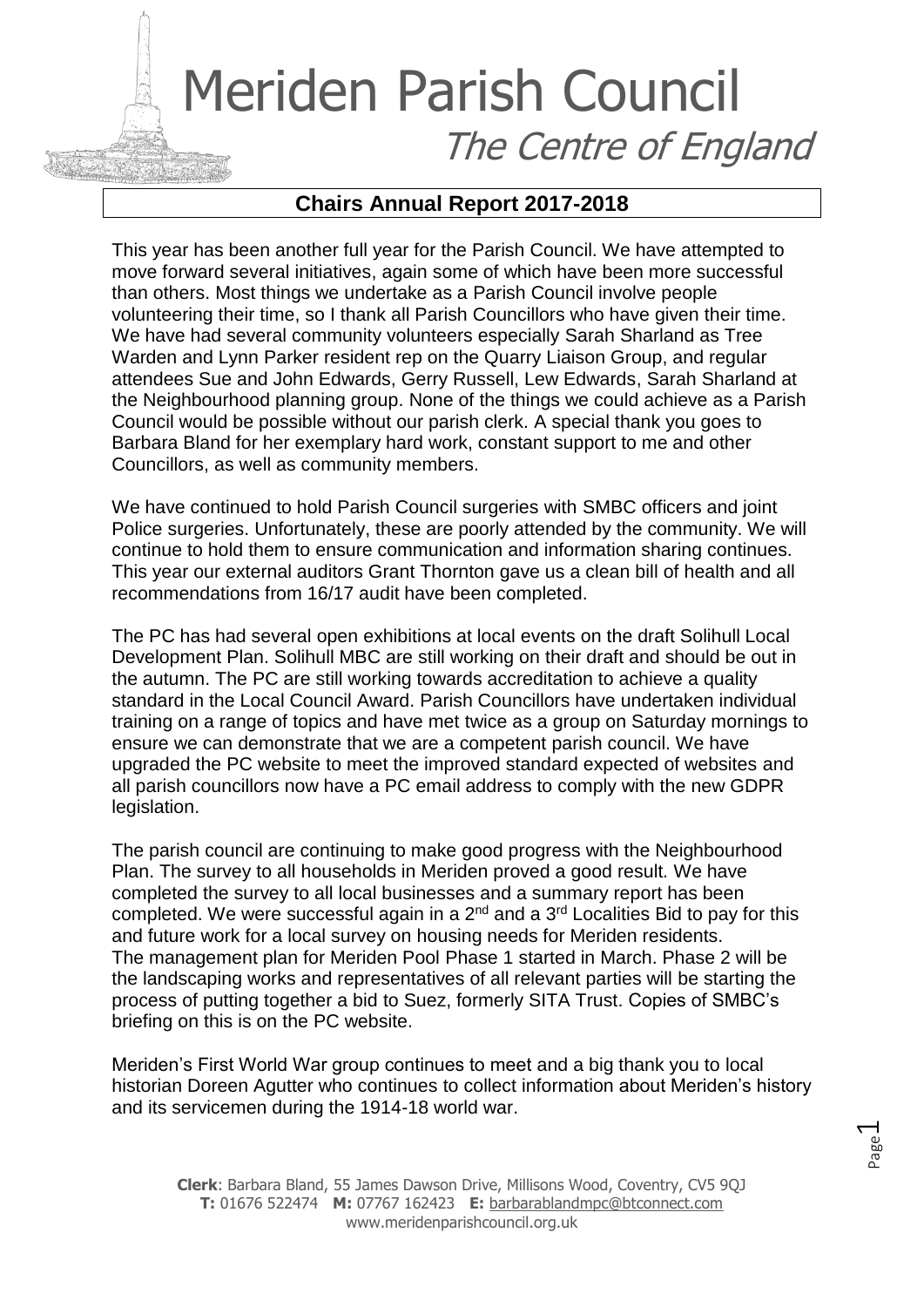## Meriden Parish Council The Centre of England

The servicemen who lost their lives have been commemorated throughout the year on their anniversary with candlelit vigils. The group has moved a long way in the development of ideas for a lasting poppy memorial on the dedicated Memorial Approach site.

Meriden Sports Park continues to be popular with residents and visitors alike. The play area has had phase two of the playground resurfacing completed in late summer 2017.The demands for usage of the facilities has increased and new holiday sports activity camps have been introduced for children.

Meriden Sports and Recreation Trust has strong partnership working with the sports park directors and the parish council.

The Quarry Liaison Group continues to meet quarterly and attendance by quarry operators has been high. SMBC and Environment Agency officers also attend. Issues raised by both Hampton and Meriden PC are taken seriously and actioned. These meetings have improved communications and information sharing, reduced lorry movements through Meriden Parish and makes better the nuisance, noise, litter, dirt and dust within our local environment.

You will recall in 2016 an issue that affected many residents' especially older people and those with disabilities was the removal of the taxi bus by TfWM (Transport for West Midlands). The PC hosted numerous public meetings and jointly with Hampton in Arden and Catherine de Barnes formally challenged the premise that its removal had taken place. Community residents took up the hard slog of informing people and keeping the pressure on. The outcome was that TfWM decision was to continue with the taxi bus for Meriden and Hampton residents including a weekly service to the Coventry Mobility Centre. A new bus stop will be installed at the surgery in Balsall Common and hopefully at Solihull Hospital.

Cllr Rosie Weaver continues to be Deputy Chair of SAC and is Deputy Chair of WALC. These groups enable all parish and town councils to share their experiences and good practice and raise issues as a collective. In Solihull, following the Charter guidelines, the Chair and Deputy Chair of SAC meet quarterly with SMBC Chief Executive Nick Page.

Community events were once again successfully organised. Alan Lole continues to raise much needed funds for Macmillan Cancer Support and Marie Curie Hospice Solihull through the Tree of Thought and Funday Sunday. The 6<sup>th</sup> Santa Fun Run organised by The Rotary Club in December was well attended by many ages and sizes of Santas! The Family Picnic in the Park was a success in July.

Meriden Watch website has increased its followers and provides up to date Neighbourhood Watch information and is supported by the police. There is good information sharing between them and the PC. Following a spate of burglaries in Meriden, a group chaired by Annie Dingley is exploring more Neighbourhood Watch options and other initiatives in Meriden.